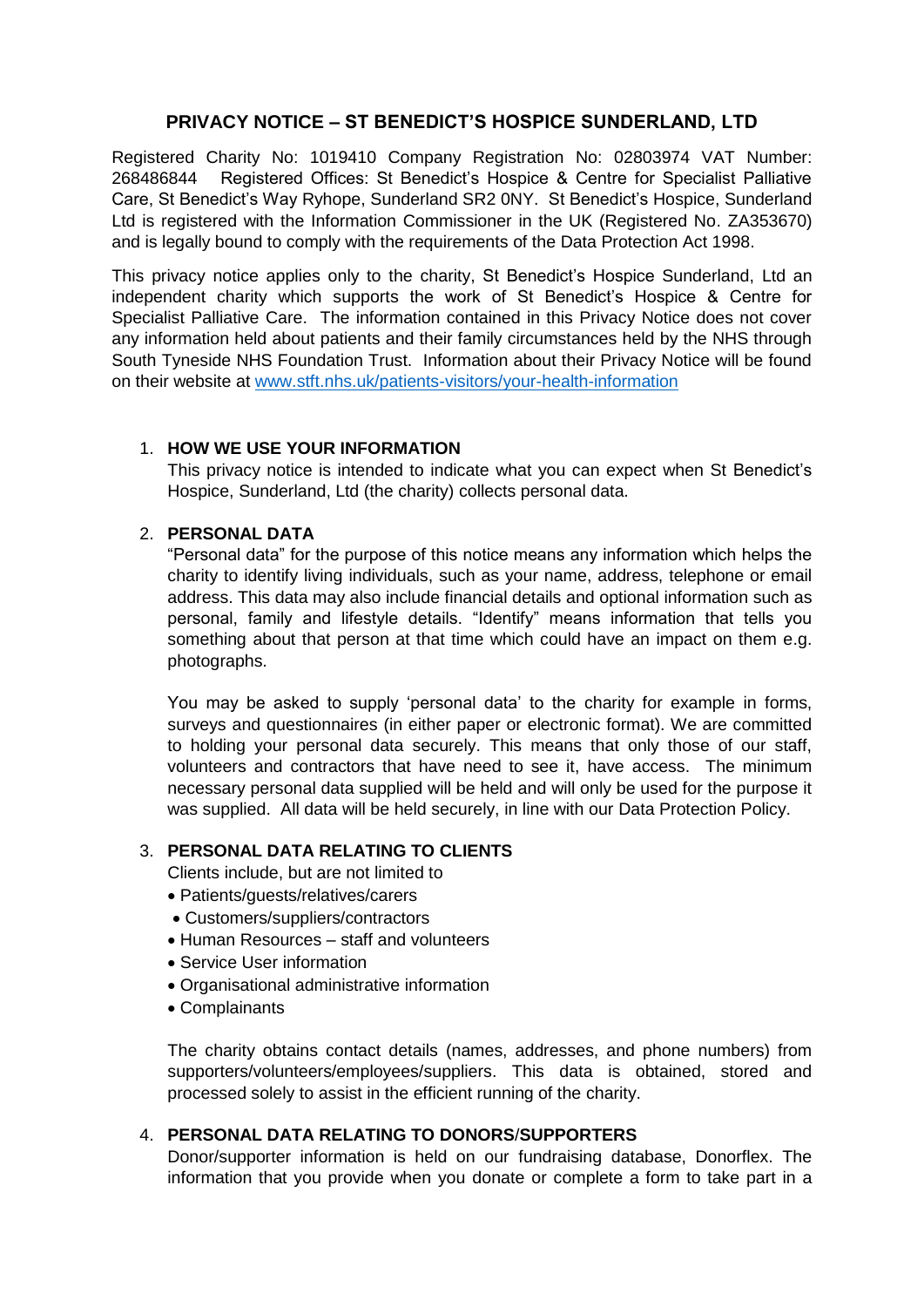fundraising activity is held on this fundraising database, with the exception of any financial information you may have given us. If you have supplied us with any financial information in order to process an order, make a donation or register for an event either by post, email or over the phone then these details are processed immediately, used only for the purpose given and then securely destroyed.

If you donate to our retails shops and have signed up to our Retail Gift Aid scheme your details will also be stored on our EPOS system, Cybertill, and these details are used to help us communicate with donors about the value of their donations to administer the Gift Aid scheme and make the claim for Gift Aid to HMRC.

Unless you instruct us otherwise, we use the information to post you information about the charity's news and events. Unless we are otherwise informed, for a period of 4 years since the last donation made, personal details supplied are used to keep people updated and informed about the work of the hospice services, how donations are raised and how they are used.

When writing to you by post we rely on the legitimate interest basis – that is, we believe that you have an interest in seeing the hospice continue to flourish and to be there for the families that need us, and the hospice has an interest in staying in touch with you and securing your ongoing support. If you have given us your telephone number we may use the telephone to contact you too.

For email and SMS (text messaging), we will only contact you by these means if you have given us explicit permission to do so.

All materials issued to supporters/volunteers/suppliers/employees and others with who the charity communicates contain information on how we use personal data and contain contact details by telephone, mail or email on who to contact to change your communication preferences.

If you would prefer for us not to contact you by post or to update your other communication preferences please call the Database Administrator or the Fundraising Team on 0191 512 8436 or email [fundraising@stbenedicts.co.uk](mailto:fundraising@stbenedicts.co.uk) .

Information in this Privacy Notice does not apply to players of One Wish Hospice Lottery unless they are also supporters of the charity in other ways. The charity does not have access to any records of personal details held on lottery players. These are the responsibility of NE Hospice Lottery Ltd who can be contacted at North East Hospice Lottery Ltd. Middlefield Road, Stockton on Tees, TS19 8XN.

#### 5. **PERSONAL DATA FROM PEOPLE WHO EMAIL US**

Any email sent to us, including any attachments, may be monitored and used by us for reasons of security and for monitoring compliance with office policy. Email monitoring or blocking software may also be used. Please be aware that you have a responsibility to ensure that any email you send to us is within the bounds of the law.

### 6. **PERSONAL DATA RELATING TO COMPLAINTS**

A complaint or adverse comment can be made verbally (in person or by phone) or in writing (in a letter or in an email). When we receive a complaint from a person we make up a file containing the details of the complaint. This normally contains the identity of the complainant and any other individuals involved in the complaint. We will only use the personal information we collect to process the complaint and to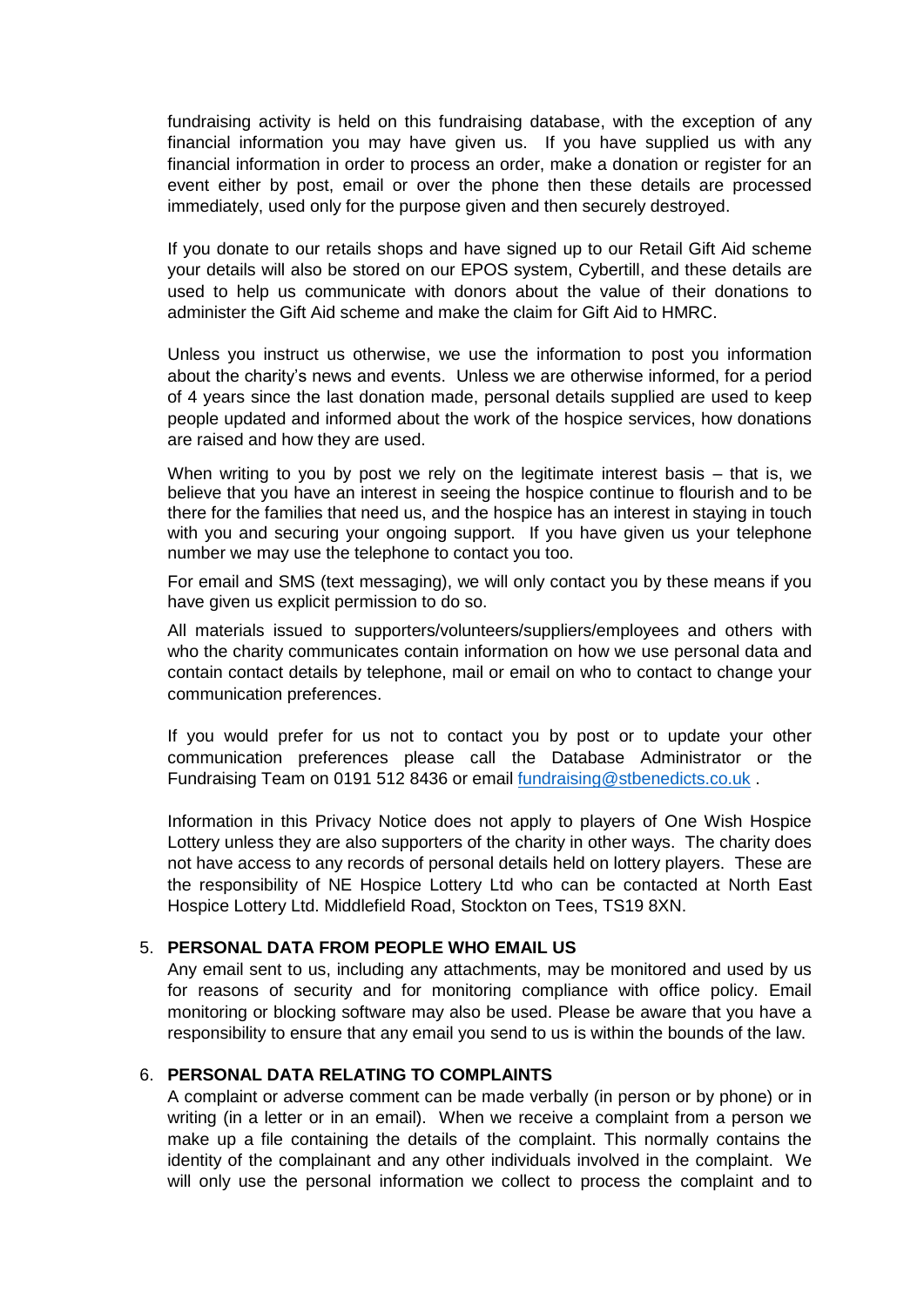check on the level of service we provide. Where enquiries are submitted to us we will only use the information supplied to us to deal with the enquiry and any subsequent issues and to check on the level of service we provide.

## 7. **PERSONAL DATA RELATING TO JOB APPLICANTS AND CURRENT AND FORMER CHARITY EMPLOYEES**

When individuals apply to work for the charity, we will only use the information they supply to us to process their application and to monitor recruitment statistics. Where we want to disclose information to a third party, for example where we want to take up a reference or obtain a 'disclosure' from the Criminal Records Bureau we will not do so without informing them beforehand unless the disclosure is required by law.

Personal information about unsuccessful candidates will be held for 12 months after the recruitment exercise has been completed, it will then be destroyed or deleted. We may retain de-personalised statistical information about applicants to help inform our recruitment activities, but no individuals would be identifiable from that data. Once a person has taken up employment with the charity, we will compile a file relating to their employment. The information contained in this will be kept secure and will only be used for purposes directly relevant to that person's employment. Once their employment with the charity has ended, we will retain the file in accordance with the requirements of our retention schedule and then delete it.

#### 8. **PERSONAL DATA ON OUR WEBSITE**

This part of the policy relates specifically to the website [www.stbenedicts.co.uk.](http://www.stbenedicts.co.uk/) We collect personally identifiable information through our website. For example, you may be asked to supply personal data in certain sections of the Hospice's website, via forms, surveys and questionnaires. When we collect personally identifiable information through our website, we will be up front about this. We will make it clear when we collect personal information and will explain what we intend to do with it.

**Financial Transactions on our website** In order to process credit/debit card, or other financial transactions we may ask for your bank or card details. If you wish to make an online donation to St Benedict's Hospice you will be directed to either the PayPal or Just Giving websites, which are accessed via the 'Donate' sections of the website. In order to input this information you will be directed to a secure page for financial transactions. We do not store or record any of these financial details. To ensure the maximum level of security is applied to your data, all transactions over the internet to and from these areas are encrypted. Credit and debit card information and bank details are not held on our web servers.

We endeavour to take all reasonable steps to protect your personal information. However, we cannot guarantee the security of any data you disclose to us whilst online. By adding your personal information to the Hospice website, you accept the inherent security risks of communications over the internet and you agree not to hold St Benedict's Hospice Sunderland Ltd responsible for any breach of security unless this is due to our negligence or wilful default.

**Third party services** When someone visits our website we use a third-party service, Google Analytics, to collect standard internet log information and details of visitor behaviour patterns. We do this to find out things such as the number of visitors to the various parts of the site. This information is only processed in a way which does not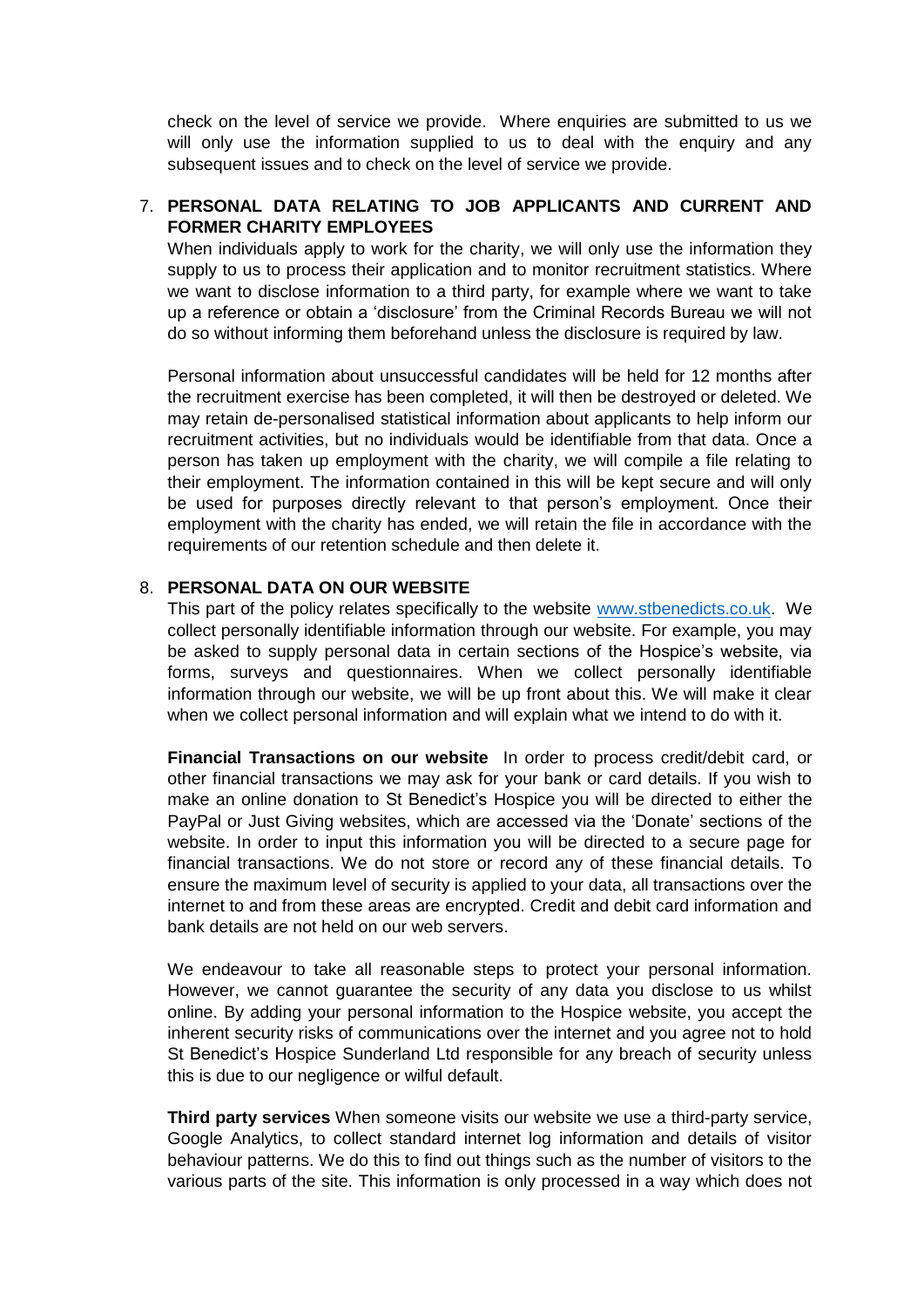identify anyone. We do not make, and do not allow Google to make, any attempt to find out the identities of those visiting our website. For sponsored events we encourage supporters to use the Just Giving or Virgin Money Giving websites. You can find out more about this very easy and efficient means of collecting sponsorship for your event by visiting [www.justgiving.com](http://www.justgiving.com/) or [www.virginmoneygiving.co.uk.](http://www.virginmoneygiving.co.uk/) You can also view their privacy notices on their websites.

**Copyright All rights reserved** no part of the website, including information, images, photos, logos and names can be republished, posted, broadcast in any form whatsoever without prior written permission by the copyright holders. Documents on this site may not be downloaded, altered or adapted for any purpose without prior written permission from the copyright holders.

9. **INFORMATION SHARING** Normally, the charity will be the only people who are able to access your personal information. However, there may be times when we need to give your details to others, such as:

 IT providers who provide support to us to manage the computers, phone systems or software that we use and from whom we secure confirmation that their data storage and use policies are at least as stringent as ours;

 Public relations companies, mailing houses and other organisations that help us in printing and sending out our newsletter and/or marketing materials.

 We may sometimes be required to disclose your personal data by law such as by a regulator with appropriate power, or court order. We do not give anyone else access to your information, in return for payment, for their marketing or commercial purposes. We will not share your personal information with anyone who claims to represent you unless we are satisfied that you have appointed them, or they act in some recognised official capacity. There may be a delay to us dealing with requests whilst we confirm the caller's identity, or check that we have your approval to deal with them.

#### 10. **COMPLAINTS OR QUERIES**

The charity tries to meet the highest standards when collecting and using personal information. For this reason, we take any complaints we receive about this very seriously. We encourage people to bring it to our attention if they think that our collection or use of information is unfair, misleading or inappropriate. We would also welcome any suggestions for improving our procedures. This privacy notice does not provide exhaustive detail of all aspects of the charity's collection and use of personal information. However, we are happy to provide any additional information or explanation needed. Any requests for this should be sent to the address below.

### 11. **ACCESS TO PERSONAL INFORMATION**

The charity will try to be as open as it can be in terms of giving people access to their personal information. Individuals can find out if we hold any personal information by making a 'subject access request' under the Data Protection Act 1998. If we do hold information about you, we will:

- give you a description of it
- tell you why we are holding it
- tell you who it could be disclosed to
- let you have a copy of the information in an intelligible form.